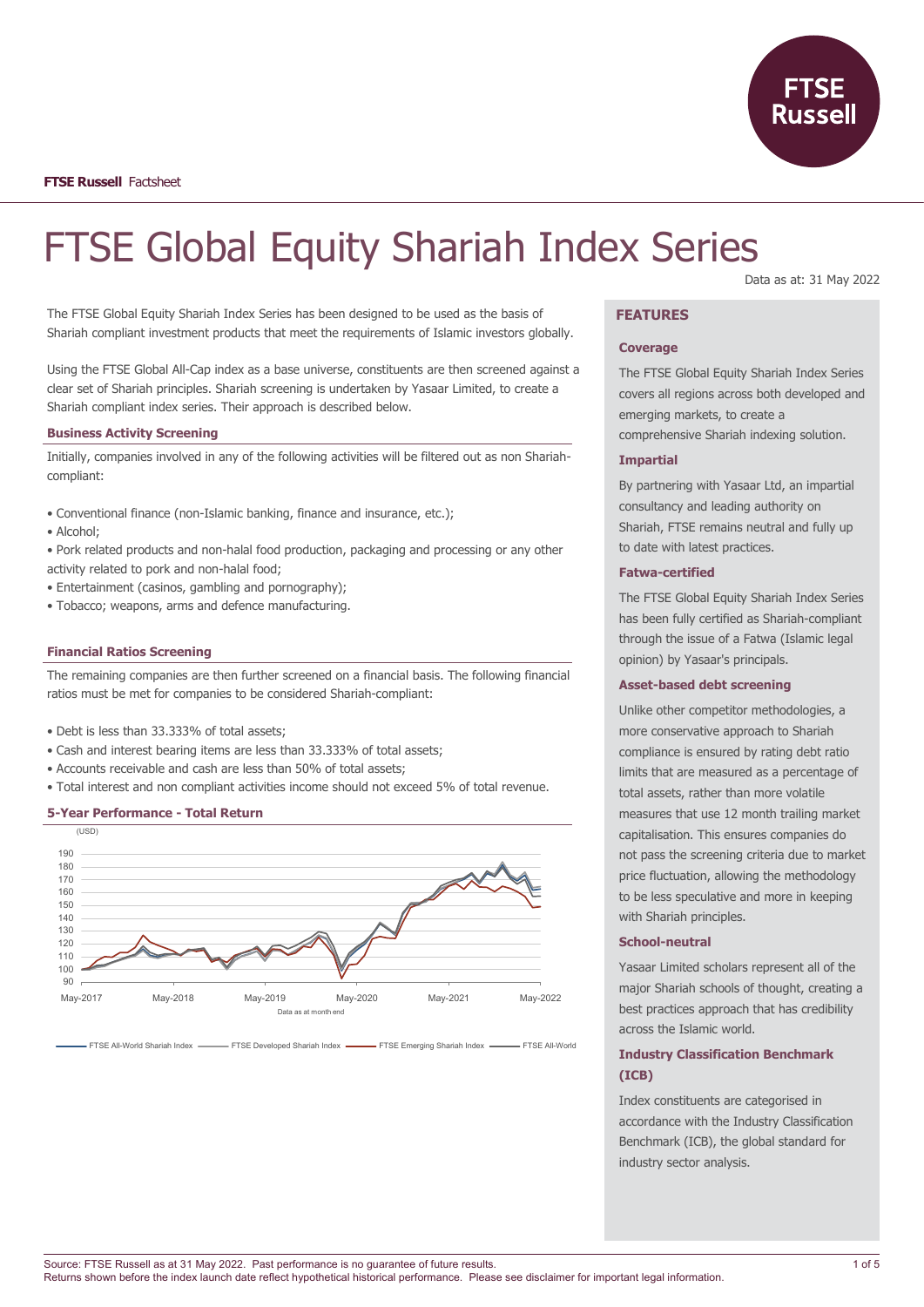## **Performance and Volatility - Total Return**

| Index (USD)                  | Return % |        |            |            |      |      |      | Return pa %* | Volatility %** |      |      |
|------------------------------|----------|--------|------------|------------|------|------|------|--------------|----------------|------|------|
|                              | 3M       | 6M     | <b>YTD</b> | <b>12M</b> | 3YR  | 5YR  | 3YR  | 5YR          | 1YR            | 3YR  | 5YR  |
| FTSE All-World Shariah Index | $-3.8$   | $-5.7$ | $-10.4$    | $-1.6$     | 52.3 | 62.7 | 15.1 | 10.2         | 13.8           | 19.7 | 15.9 |
| FTSE Developed Shariah Index | $-3.3$   | $-5.5$ | $-10.5$    | $-0.6$     | 54.5 | 64.7 | 15.6 | 10.5         | 14.5           | 20.0 | 16.1 |
| FTSE Emerging Shariah Index  | $-7.3$   | $-7.4$ | $-9.7$     | $-9.7$     | 35.4 | 48.9 | 10.6 | 8.3          | 15.2           | 20.1 | 16.7 |
| FTSE All-World               | $-5.7$   | $-8.8$ | $-12.4$    | $-6.4$     | 41.3 | 57.2 | 12.2 | 9.5          | 14.4           | 19.8 | 15.7 |

\* Compound annual returns measured over 3 and 5 years respectively

\*\* Volatility – 1YR based on 12 months daily data. 3YR based on weekly data (Wednesday to Wednesday). 5YR based on monthly data

# **Return/Risk Ratio and Drawdown - Total Return**

| Index (USD)                  |        | <b>Return/Risk Ratio</b> |     |             | Drawdown (%) |         |         |             |
|------------------------------|--------|--------------------------|-----|-------------|--------------|---------|---------|-------------|
|                              | 1YR    | 3YR                      | 5YR | <b>10YR</b> | 1YR          | 3YR     | 5YR     | <b>10YR</b> |
| FTSE All-World Shariah Index | $-0.1$ | 0.7                      | 0.6 | 0.8         | $-16.3$      | $-33.9$ | $-33.9$ | $-33.9$     |
| FTSE Developed Shariah Index | 0.0    | 0.7                      | 0.7 | 0.8         | $-16.1$      | $-33.8$ | $-33.8$ | $-33.8$     |
| FTSE Emerging Shariah Index  | $-0.6$ | 0.4                      | 0.5 | 0.3         | $-19.9$      | $-34.9$ | $-34.9$ | $-39.5$     |
| FTSE All-World               | $-0.4$ | 0.5                      | 0.6 | 0.8         | $-18.0$      | $-33.7$ | $-33.7$ | $-33.7$     |

Return/Risk Ratio – based on compound annual returns and volatility in Performance and Volatility table Drawdown - based on daily data

# **Year-on-Year Performance - Total Return**

| Index % (USD)                | 2012 | 2013   | 2014   | 2015    | 2016 | 2017 | 2018    | 2019 | 2020 | 2021 |
|------------------------------|------|--------|--------|---------|------|------|---------|------|------|------|
| FTSE All-World Shariah Index | 13.4 | 20.4   | 3.9    | $-4.2$  | 8.5  | 24.1 | $-9.8$  | 26.2 | 19.6 | 19.9 |
| FTSE Developed Shariah Index | 13.3 | 23.7   | 4.7    | $-3.2$  | 8.1  | 23.1 | $-9.7$  | 270  | 19.8 | 21.0 |
| FTSE Emerging Shariah Index  | 14.2 | $-6.4$ | $-3.9$ | $-16.2$ | 13.2 | 33.4 | $-10.0$ | 18.6 | 18.5 | 11.2 |
| FTSE All-World               | 17.1 | 23.3   | 4.8    | $-1.7$  | 8.6  | 24.6 | $-9.1$  | 272  | 16.6 | 18.9 |

# **Top 10 Constituents - FTSE Shariah All-World**

| <b>Constituent</b>                 | <b>Country</b> | <b>ICB Sector</b>                        | Net MCap (USDm) | Wgt % |
|------------------------------------|----------------|------------------------------------------|-----------------|-------|
| Apple Inc.                         | <b>USA</b>     | Technology Hardware and Equipment        | 2,294,852       | 8.60  |
| Tesla                              | <b>USA</b>     | Automobiles and Parts                    | 630.387         | 2.36  |
| Johnson & Johnson                  | <b>USA</b>     | Pharmaceuticals and Biotechnology        | 472.485         | 1.77  |
| Taiwan Semiconductor Manufacturing | Taiwan         | <b>Technology Hardware and Equipment</b> | 463.021         | 1.73  |
| Exxon Mobil Corporation            | <b>USA</b>     | Oil Gas and Coal                         | 406.083         | 1.52  |
| Procter & Gamble                   | <b>USA</b>     | Personal Care Drug and Grocery Stores    | 355,485         | 1.33  |
| Chevron                            | <b>USA</b>     | Oil Gas and Coal                         | 337.511         | 1.26  |
| Nestle                             | Switzerland    | Food Producers                           | 335.719         | 1.26  |
| Pfizer                             | <b>USA</b>     | Pharmaceuticals and Biotechnology        | 295.759         | 1.11  |
| Lilly (Eli) & Co                   | <b>USA</b>     | Pharmaceuticals and Biotechnology        | 265.377         | 0.99  |
| <b>Totals</b>                      |                |                                          | 5,856,679       | 21.94 |

# **INFORMATION**

## **Index Universe**

FTSE Global All-Cap Index

**Index Launch**

29 October 2007

#### **Base Date**

22 September 2003

**Base Value**

1000

## **Investability Screen**

Actual free float applied and liquidity screened

#### **Index Calculation**

Real-time and end-of-day index available

**End-of-Day Distribution**

Via FTP and email

## **Review Dates**

Quarterly in March, June, September, December

#### **Currency**

EUR, GBP, USD, Yen and Local (where specified)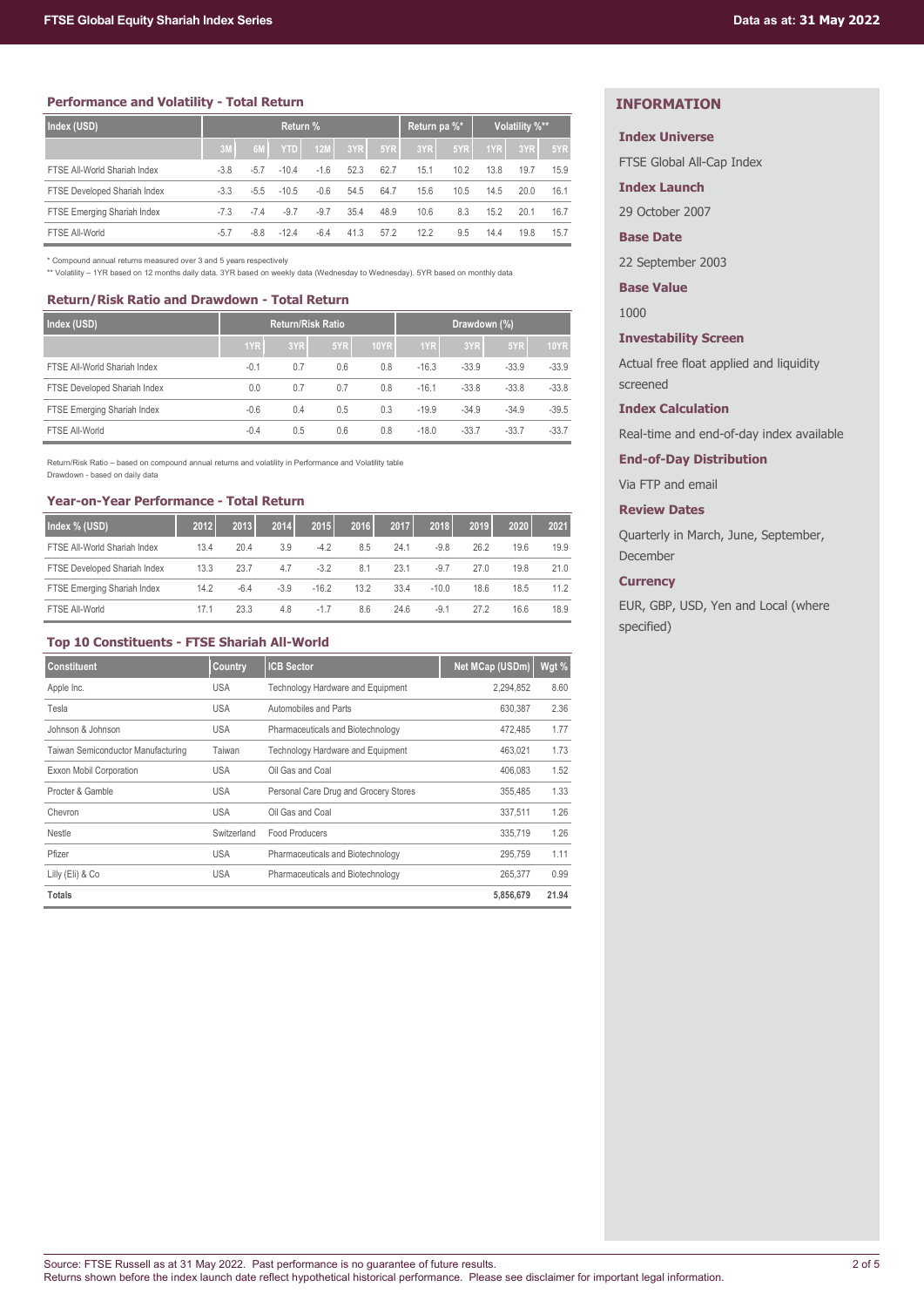# **ICB Supersector Breakdown**

|                |                                                 |                | <b>FTSE All-World Shariah Index</b> |        |                | <b>FTSE All-World</b>  |        |
|----------------|-------------------------------------------------|----------------|-------------------------------------|--------|----------------|------------------------|--------|
| <b>CB Code</b> | <b>CB Supersector</b>                           | No. of<br>Cons | Net MCap (USDm)                     | Wgt %  | No. of<br>Cons | <b>Net MCap (USDm)</b> | Wgt %  |
| 1010           | Technology                                      | 233            | 6,500,796                           | 24.35  | 412            | 13,322,080             | 21.66  |
| 1510           | Telecommunications                              | 74             | 742,256                             | 2.78   | 144            | 1,972,281              | 3.21   |
| 2010           | <b>Health Care</b>                              | 236            | 5,262,726                           | 19.71  | 351            | 7.324.098              | 11.91  |
| 3010           | <b>Banks</b>                                    | 12             | 112.212                             | 0.42   | 269            | 4.487.692              | 7.30   |
| 3020           | <b>Financial Services</b>                       | 6              | 18.619                              | 0.07   | 211            | 2,653,733              | 4.31   |
| 3030           | Insurance                                       | $\overline{2}$ | 3,386                               | 0.01   | 124            | 1,924,261              | 3.13   |
| 3510           | <b>Real Estate</b>                              | 86             | 435.895                             | 1.63   | 255            | 1.806.725              | 2.94   |
| 4010           | Automobiles and Parts                           | 86             | 1,116,525                           | 4.18   | 127            | 1,754,250              | 2.85   |
| 4020           | <b>Consumer Products and Services</b>           | 120            | 814,193                             | 3.05   | 197            | 1,843,028              | 3.00   |
| 4030           | Media                                           | 16             | 119,814                             | 0.45   | 56             | 666,934                | 1.08   |
| 4040           | <b>Retailers</b>                                | 44             | 430.344                             | 1.61   | 112            | 2.984.143              | 4.85   |
| 4050           | <b>Travel and Leisure</b>                       | 28             | 53.366                              | 0.20   | 118            | 1.033.967              | 1.68   |
| 4510           | Food Beverage and Tobacco                       | 79             | 781,815                             | 2.93   | 218            | 2,640,233              | 4.29   |
| 4520           | Personal Care Drug and Grocery<br><b>Stores</b> | 50             | 912.772                             | 3.42   | 106            | 1.417.774              | 2.31   |
| 5010           | <b>Construction and Materials</b>               | 118            | 667.851                             | 2.50   | 138            | 743,372                | 1.21   |
| 5020           | Industrial Goods and Services                   | 352            | 2,824,132                           | 10.58  | 580            | 6.988.720              | 11.36  |
| 5510           | <b>Basic Resources</b>                          | 142            | 1,344,058                           | 5.03   | 178            | 1,411,809              | 2.30   |
| 5520           | Chemicals                                       | 145            | 1,119,397                           | 4.19   | 172            | 1,236,938              | 2.01   |
| 6010           | Energy                                          | 127            | 2.811.194                           | 10.53  | 156            | 3.283.016              | 5.34   |
| 6510           | <b>Utilities</b>                                | 85             | 623.408                             | 2.34   | 204            | 2,011,158              | 3.27   |
| <b>Totals</b>  |                                                 | 2041           | 26,694,759                          | 100.00 | 4128           | 61,506,212             | 100.00 |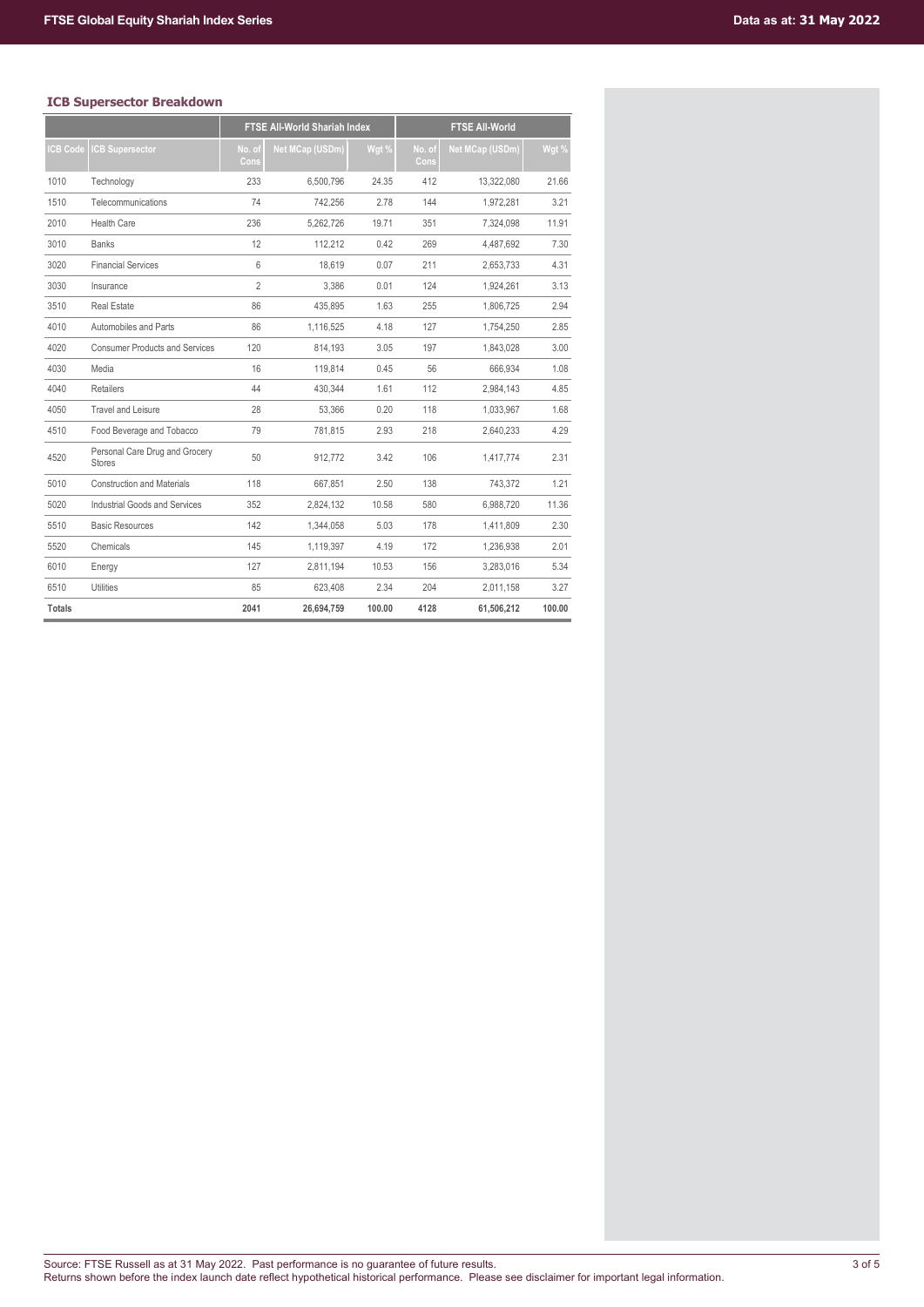# **Country Breakdown**

|               |                          | FTSE All-World Shariah Index |                          | <b>FTSE All-World</b> |                 |        |  |
|---------------|--------------------------|------------------------------|--------------------------|-----------------------|-----------------|--------|--|
| Country       | No. of Cons              | Net MCap (USDm)              | Wgt %                    | No. of Cons           | Net MCap (USDm) | Wgt %  |  |
| Australia     | 62                       | 719,584                      | 2.70                     | 111                   | 1,368,589       | 2.23   |  |
| Austria       | 5                        | 22,332                       | 0.08                     | $\overline{7}$        | 33,588          | 0.05   |  |
| Belgium       | 3                        | 26,437                       | 0.10                     | 16                    | 152,935         | 0.25   |  |
| <b>Brazil</b> | 41                       | 227,274                      | 0.85                     | 99                    | 447,276         | 0.73   |  |
| Canada        | 14                       | 479,537                      | 1.80                     | 51                    | 1,741,328       | 2.83   |  |
| Chile         | 8                        | 11,389                       | 0.04                     | 20                    | 46,989          | 0.08   |  |
| China         | 571                      | 606,211                      | 2.27                     | 1054                  | 2,151,634       | 3.50   |  |
| Colombia      | $\overline{2}$           | 4,625                        | 0.02                     | 9                     | 19,086          | 0.03   |  |
| Czech Rep.    | $\mathbf{1}$             | 7,671                        | 0.03                     | 3                     | 11,108          | 0.02   |  |
| Denmark       | 14                       | 332,718                      | 1.25                     | 21                    | 395,831         | 0.64   |  |
| Egypt         | $\overline{2}$           | 563                          | 0.00                     | $\overline{7}$        | 6,154           | 0.01   |  |
| Finland       | 11                       | 125,027                      | 0.47                     | 17                    | 208,409         | 0.34   |  |
| France        | 38                       | 981,480                      | 3.68                     | 78                    | 1,653,832       | 2.69   |  |
| Germany       | 53                       | 787,416                      | 2.95                     | 85                    | 1,277,184       | 2.08   |  |
| Greece        | 5                        | 8,842                        | 0.03                     | 12                    | 22,479          | 0.04   |  |
| Hong Kong     | 36                       | 132,601                      | 0.50                     | 90                    | 520,770         | 0.85   |  |
| Hungary       | $\overline{2}$           | 5,292                        | 0.02                     | 4                     | 11,136          | 0.02   |  |
| India         | 96                       | 472,518                      | 1.77                     | 193                   | 995,931         | 1.62   |  |
| Indonesia     | 20                       | 41,230                       | 0.15                     | 35                    | 124,457         | 0.20   |  |
| Ireland       | $\overline{2}$           | 14,602                       | 0.05                     | 4                     | 32,590          | 0.05   |  |
| Israel        | $\mathbf{1}$             | 637                          | 0.00                     | 42                    | 118,774         | 0.19   |  |
| Italy         | 20                       | 223,063                      | 0.84                     | 38                    | 396,415         | 0.64   |  |
| Japan         | 274                      | 1,869,906                    | 7.00                     | 507                   | 3,804,632       | 6.19   |  |
| Korea         | 86                       | 670,099                      | 2.51                     | 161                   | 901,408         | 1.47   |  |
| Kuwait        | $\overline{7}$           | 30,095                       | 0.11                     | 11                    | 62,554          | 0.10   |  |
| Malaysia      | 26                       | 61,907                       | 0.23                     | 42                    | 118,855         | 0.19   |  |
| Mexico        | 14                       | 51,916                       | 0.19                     | 37                    | 173,869         | 0.28   |  |
| Netherlands   | 13                       | 345,569                      | 1.29                     | 30                    | 647,560         | 1.05   |  |
| New Zealand   | 13                       | 45,953                       | 0.17                     | 15                    | 49,735          | 0.08   |  |
| Norway        | 10                       | 91,890                       | 0.34                     | 17                    | 133,660         | 0.22   |  |
| Pakistan      | 1                        | 382                          | 0.00                     | 4                     | 1,234           | 0.00   |  |
| Philippines   | $\overline{7}$           | 10,739                       | 0.04                     | 29                    | 55,114          | 0.09   |  |
| Poland        | 5                        | 17,346                       | 0.06                     | 13                    | 40,534          | 0.07   |  |
| Portugal      | 3                        | 26,769                       | 0.10                     | $\overline{4}$        | 32,385          | 0.05   |  |
| Qatar         | 11                       | 35,669                       | 0.13                     | 18                    | 72,974          | 0.12   |  |
| Romania       | $\overline{\phantom{a}}$ |                              | $\overline{\phantom{a}}$ | 3                     | 4,714           | 0.01   |  |
| Saudi Arabia  | 44                       | 246,661                      | 0.92                     | 53                    | 336,430         | 0.55   |  |
| Singapore     | 15                       | 51,151                       | 0.19                     | 39                    | 215,732         | 0.35   |  |
| South Africa  | 23                       | 94,936                       | 0.36                     | 61                    | 286,465         | 0.47   |  |
| Spain         | 13                       | 215,107                      | 0.81                     | 26                    | 396,210         | 0.64   |  |
| Sweden        | 35                       | 295,861                      | 1.11                     | 61                    | 523,690         | 0.85   |  |
| Switzerland   | 36                       | 1,178,076                    | 4.41                     | 52                    | 1,538,228       | 2.50   |  |
| Taiwan        | 63                       | 868,156                      | 3.25                     | 114                   | 1,149,940       | 1.87   |  |
| Thailand      | 17                       | 70,146                       | 0.26                     | 51                    | 164,958         | 0.27   |  |
| Turkey        | 9                        | 11,467                       | 0.04                     | 27                    | 27,161          | 0.04   |  |
| UAE           | 12                       | 57,048                       | 0.21                     | 18                    | 103,446         | 0.17   |  |
| UK            | 62                       | 1,439,592                    | 5.39                     | 117                   | 2,572,998       | 4.18   |  |
| <b>USA</b>    | 235                      | 13,677,271                   | 51.24                    | 622                   | 36,355,229      | 59.11  |  |
| <b>Totals</b> | 2041                     | 26,694,759                   | 100.00                   | 4128                  | 61,506,212      | 100.00 |  |